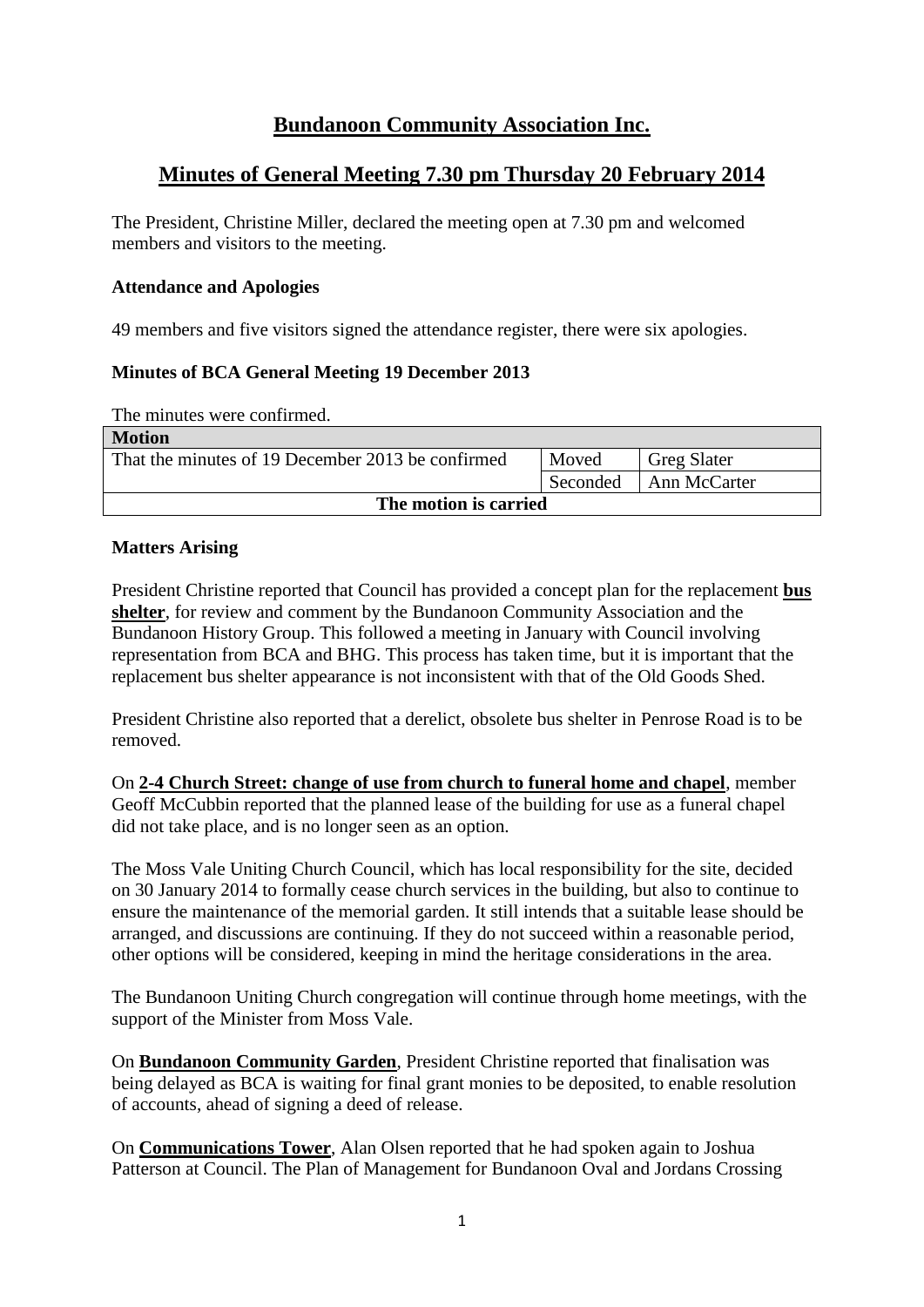covers both crown land and community land, which makes the plan of management complicated. The plan of management is being finalised by Council and is yet to be signed off by Crown Lands Office in Goulburn. After it goes to Council, it will be on exhibition for 60 days. Included in the plan is a telecommunications tower, for a single user, with one dish.

## **President's Report**

President Christine provided an update on the *paused* **works at Bundanoon Railway Station**. Simply we are waiting for Transport for NSW, we are ready and waiting. We think we may be given just two weeks for consultation.

There had been publicity about Mittagong and Burradoo Railway Stations, including, in respect of Mittagong, an empty statement that suggestions received from the community regarding additional improvements that could be made to the station will be considered in the ongoing development of the transport access program.

Christine commented, again, that there are questions on how TfNSW will fit in any works between Brigadoon (April), Winterfest (July), Garden Ramble (October), Highland Fling (November).

On **Bundanoon Sesquicentenary 2015**, President Christine reported on behalf of Convenor Andrea Ward that an initial calendar of events is evolving and this is a necessary step in ensuring that each event receives optimum promotion and that there are no clashes of events. Indications from the local school about participation in the 2015 celebrations have been positive, and the Kangaroo March in September is generating some very exciting possibilities.

It is anticipated that a meeting of all Convenors will soon be scheduled to co-ordinate the year. The position of secretary of the Bundanoon 2015 group has become vacant, and interested persons are invited to contact Andrea Ward in relation to this matter.

President Christine introduced Ray Binns and Pieter Kwint from **Friends of Bundanoon Park**, a group that was seeking to become a subcommittee within Bundanoon Community Association. A copy of the Friends of Bundanoon Park flyer accompanies these minutes. An informal steering group for the proposed Friends of Bundanoon Park had met with Council to explore ways in which the community learns of plans for Bundanoon Park and Council gains a sounding board in the community specific to Park developments. President Christine indicated that the leadership of FoBP would meet with the BCA committee on Tuesday 25 February.

President Christine introduced Jeremy Tonks from the Anglican Parish of Sutton Forest to speak on the **Exeter Rail Disaster Centenary Commemoration** set down for Thursday 13 March 2014, with a service at St Aidan's Anglican Church, Exeter, at 10 am, to be followed by the unveiling of a memorial plaque at Exeter Railway Station.

President Christine reported that the **Annual General Meeting** was set down for Thursday 20 March 2014 in the Hall. At the AGM, a special; resolution would be moved to adopt a **Proposed New Constitution** for Bundanoon Community Association.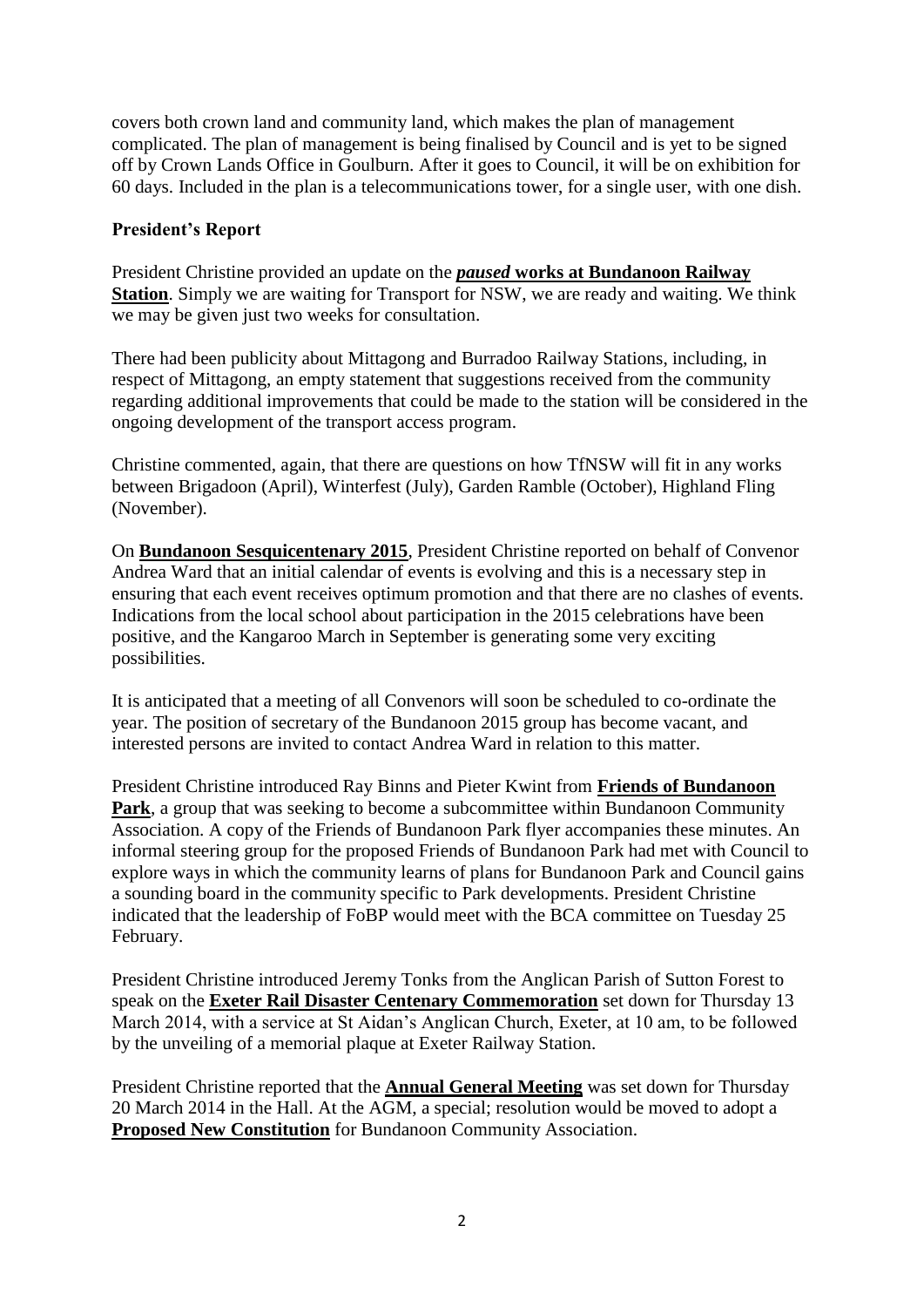Christine pointed out that, at one level the Constitution of an association is paperwork, at another level it is a critically important legal document. But much of what is being proposed in the new constitution involves simplification and common sense, including extending membership to people with a particular interest or connection with Bundanoon, limiting terms of office to a maximum three years and requiring candidates for office to nominate a week before the AGM.

| <b>Motion</b>                                        |          |                     |  |  |
|------------------------------------------------------|----------|---------------------|--|--|
| That the proposed new Constitution be accepted as a  | Moved    | Thomas-Andrew       |  |  |
| first draft, ahead of formal submission as a special |          | <b>Baxter</b>       |  |  |
| resolution at the Annual General Meeting on Thursday | Seconded | <b>Bruce Bargon</b> |  |  |
| 20 March 2014                                        |          |                     |  |  |
| The motion is carried                                |          |                     |  |  |

In her President's Report, Christine also reported that, in respect of the Land Use Application (LUA, formerly known as DA) for the Bundanoon Markets, Danien Beets from BCA is working with the convenor of the Bundanoon Markets, Bernadette Blake.

Christine mentioned also that Council's Community Grant Scheme was open for applications, she would be in touch with Convenors.

## **Treasurer's Report**

Treasurer Sandra Nicholls reported on the finances of Bundanoon Community Association, with written copies of the Treasurer's Report distributed to those present at the meeting. Sandra mentioned that, while there had not been a lot of activity in the last month, the accounts showed a small profit.

The Treasurer's Report was accepted.

| <b>Motion</b>                           |          |              |  |
|-----------------------------------------|----------|--------------|--|
| That the Treasurer's report be accepted | Moved    | Danien Beets |  |
|                                         | Seconded | Neil Wright  |  |
| The motion is carried                   |          |              |  |

## **Correspondence**

Feedback on Boxing Day 2013 about lack of services in Bundanoon

Thank you from Marianne Ward following the celebration in January of the life of Ned Ward

Letter from Bundanoon History Group supporting new bus shelter design

Letter from Council about Clean Up Australia Day on 2 March

Flyers from Angus Taylor Member for Hume about Anzac Centenary Grants, Youth 20 Summit and Renewable Energy Targets

Media Releases from Council about Seniors Directory, and Community Assistance Scheme

Canyonleigh Chronicle

Letter from BCA to Trudy McGrath, thank you, in respect of Bundanoon Delicatessen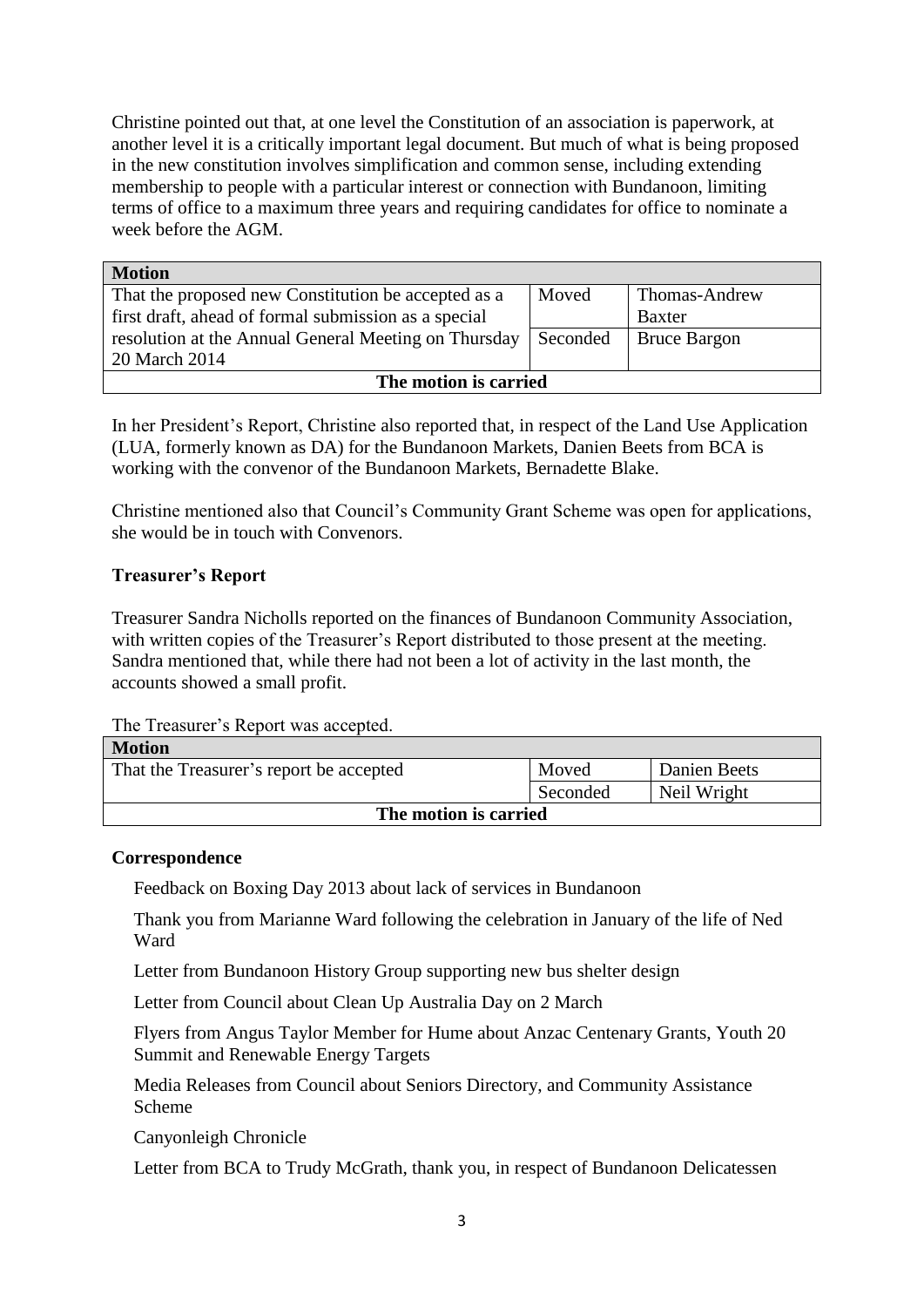Letter from BCA to Office of Environment and Heritage regarding the heritage listing of Bundanoon Railway Station

Letter from BCA to Bundanoon Community Garden following December 2013 General Meeting

Email correspondence with Council about the suspension of flow of Media Releases to Bundanoon community

## **Membership**

Ann McCarter in her written report for the meeting reported that Financial Membership of BCA stands at 485. Since the December meeting there have been six new members join BCA and ten members have renewed their membership.

## **Highlights**

President Christine reported as a highlight the participation of Nick Smith in the World Cyclocross Championships in The Netherlands, following funding support from the community. Back in Bundanoon, Nick had emphasised how much he had learnt from his international experience.

President Christine also reported on positive community feedback on improved communication with Bundanoon residents.

Christine also mentioned as a highlight the recognition of Brigadoon's Alaistair Saunders by My Southern Highlands, for an outstanding contribution by an individual that has increased the awareness and exposure of the Southern Highlands during 2013.

#### **Sub-Committees**

Written reports were circulated from Convenors of Arts Bundanoon, Bundanoon 150, Bundanoon Community Garden, Catering, Cinema Rex, Community Kids, Garden Ramble, Soldiers' Memorial Hall, JCG Travel, Melting Pot Theatre, Membership, Planning and Serendipity: the choir.

The Planning report mentions a proposal to allow articulated logging trucks to pass through Penrose, Bundanoon and Exeter in order to reach the Illawarra Highway. In discussion, it was noted that there are forestry roads through the Penrose State Forest and these are suitable for logging trucks. There is a section of road connected to the forestry roads that is maintained by Council but which is unsuitable (hence the current proposal). It was noted also that the intersections of Penrose Rd and Anzac Pde, and Anzac Pde and Church Ave were not easy for large trucks, with proximity to a school. "The elbow" also has considerable activity including pedestrians of all ages. It was suggested also that there is a Road Safety Committee (Police, RMS (formerly RTA), and Council) whose advice should be sought. Planning group would be asked to lead on a submission from BCA, by 7 March 2014.

The Hall report mentions the installation of stage open end railing to ensure safety, manufactured and installed by Reid Brothers' Furniture at minimal cost. This is an excellent job and the community thanks Reid Brothers.